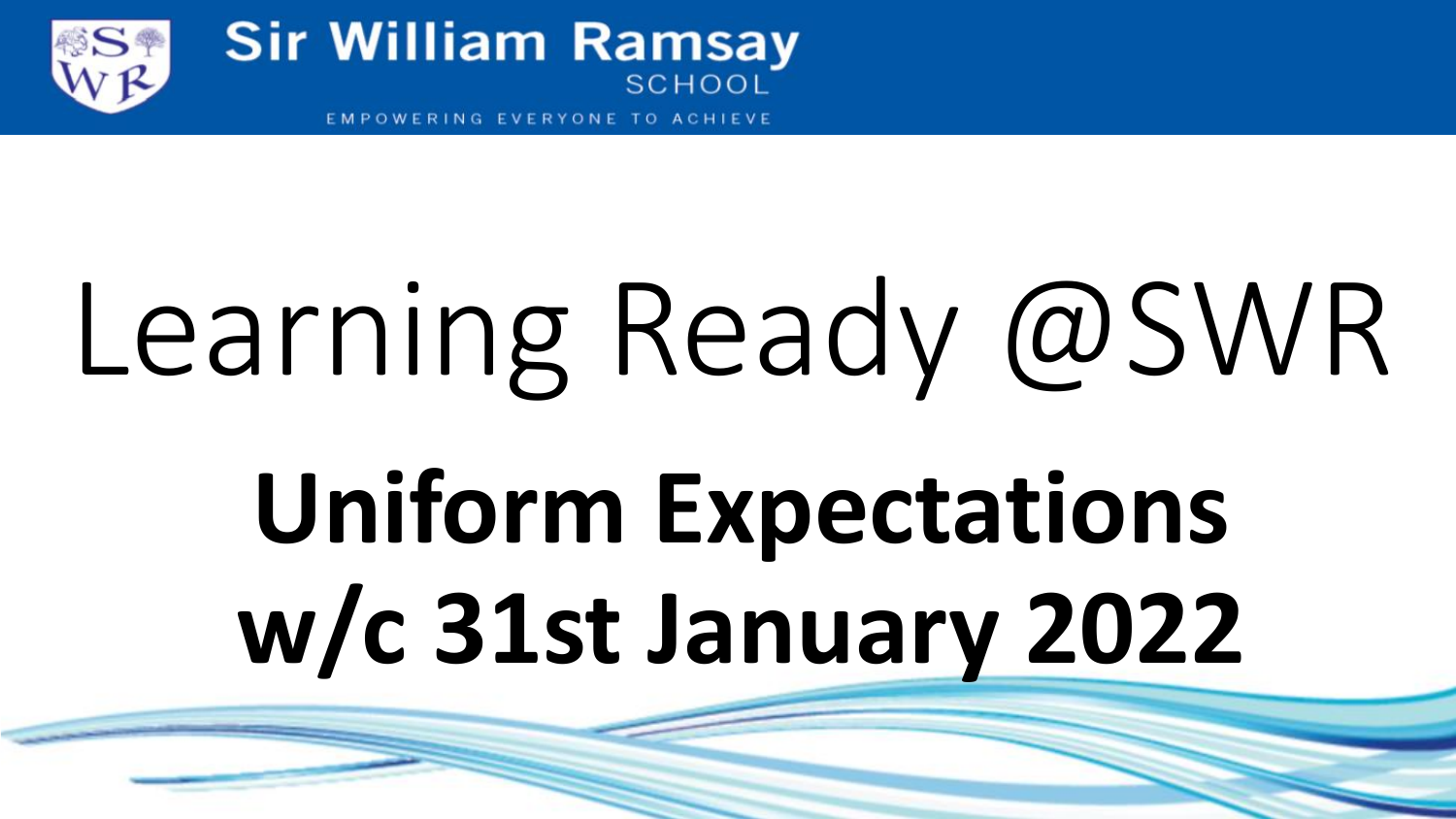



## LEARNING READY Q SWR

To make effective use of learning time we expect that...



We arrive on time and in correct uniform to every lesson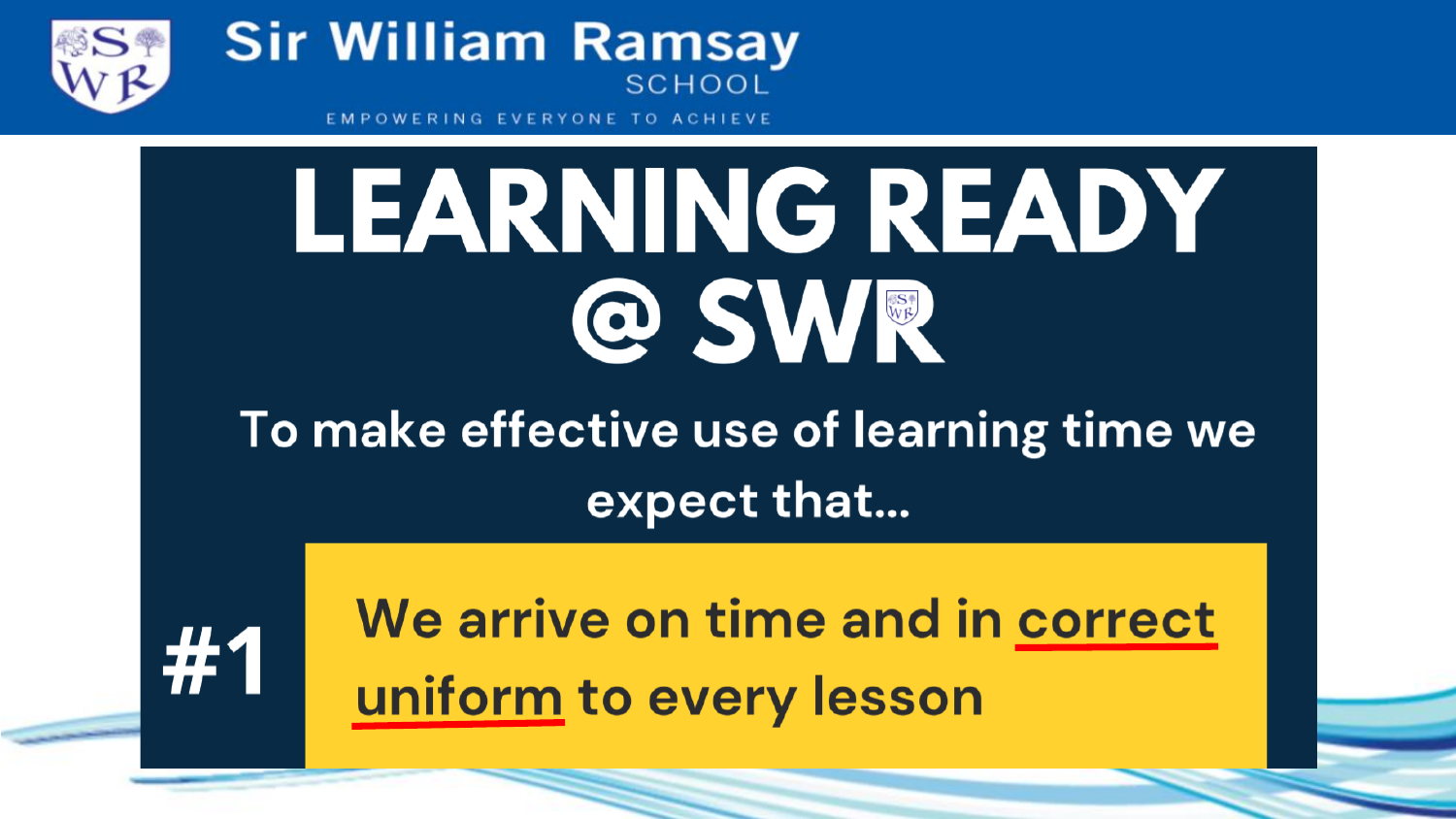



### What is the correct uniform?

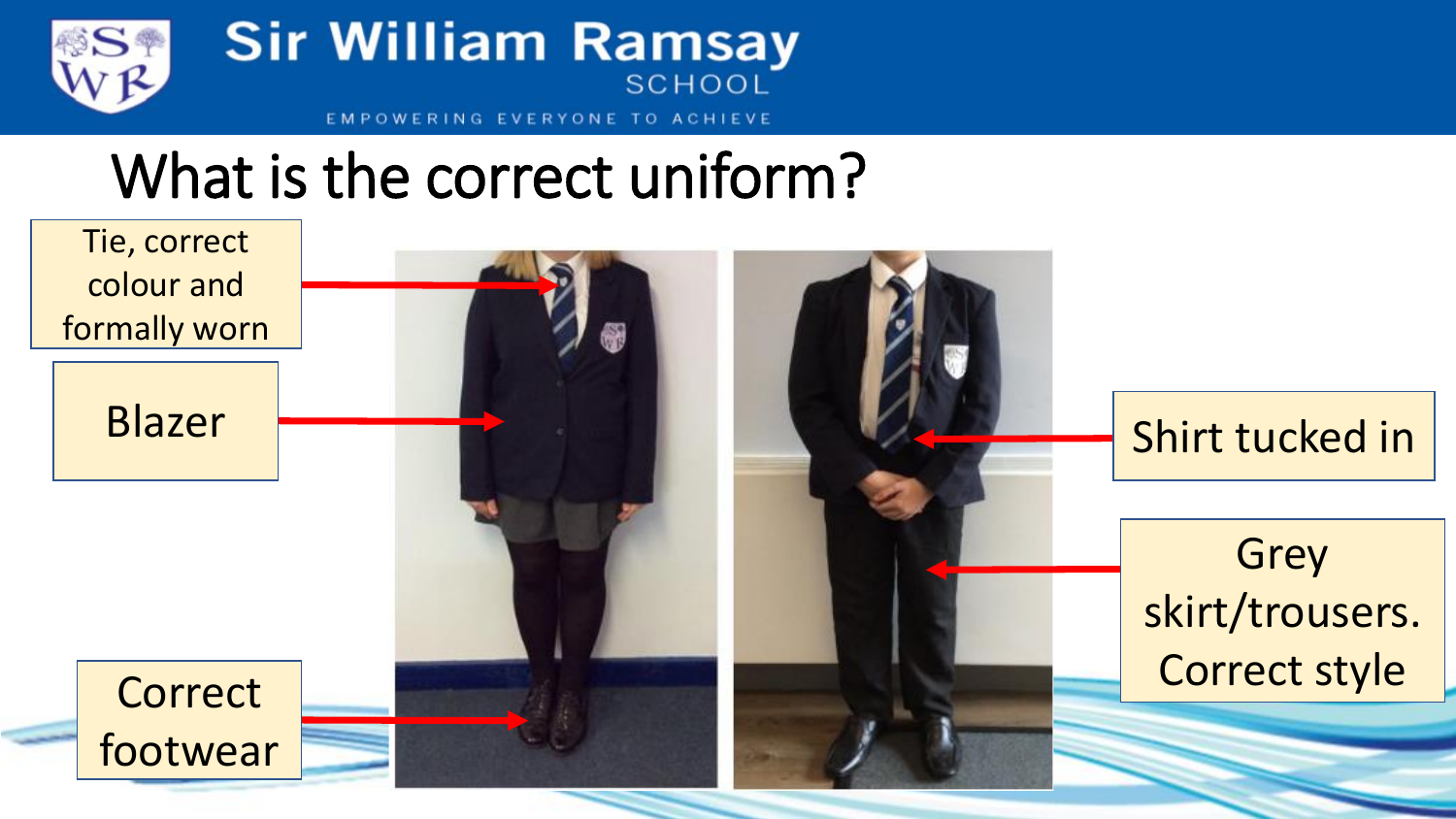

#### EMPOWERING EVERYONE TO ACHIEVE

| <b>BOYS</b>                                                                                                                                                                                              | <b>GIRLS</b>                                                                                                                                                                                                                                                          |  |                                      |  |
|----------------------------------------------------------------------------------------------------------------------------------------------------------------------------------------------------------|-----------------------------------------------------------------------------------------------------------------------------------------------------------------------------------------------------------------------------------------------------------------------|--|--------------------------------------|--|
| <b>Tailored Mid-Grey Trousers</b><br>NO cords, drainpipes,<br>jeans or<br>skin-tight trousers                                                                                                            | <b>Stitched Down Pleated Mid-Grey Skirt</b><br>Knee length, the bottom of the skirt<br>should be closer to the knee than to the<br>bottom of the blazer<br>OR<br><b>Tailored Mid-Grey Trousers</b><br>NO cords, drainpipes, jeans, leggings or<br>skin-tight trousers |  |                                      |  |
| <b>Black Shoes - NOT Boots</b><br>Shoes should be of 'classic'<br>design -<br>lace-up, buckle or slip-on<br>The maximum overall<br>height for shoes<br>will be 2.5cm<br><b>Plain Black or Grey Socks</b> | <b>Black Shoes - NOT Boots</b><br>Shoes should be of 'classic' design -<br>lace-up, buckle or slip-on<br>The maximum overall height for shoes<br>will be 2.5cm<br>Plain Black/White Socks or Tights                                                                   |  | <b>No trainers</b><br>No gel/acrylic |  |
| <b>OPTIONAL</b>                                                                                                                                                                                          | <b>OPTIONAL</b>                                                                                                                                                                                                                                                       |  | nails                                |  |
| Navy Blue V-Necked Jumper<br>with Logo<br>Not to be worn in place of<br>a Blazer                                                                                                                         | Navy Blue V-Necked Jumper with Logo<br>OR Navy Cardigan with Logo<br>Not to be worn in place of a Blazer                                                                                                                                                              |  | No hoodies                           |  |

**NOT PERMITTED** 

**PERMITTED**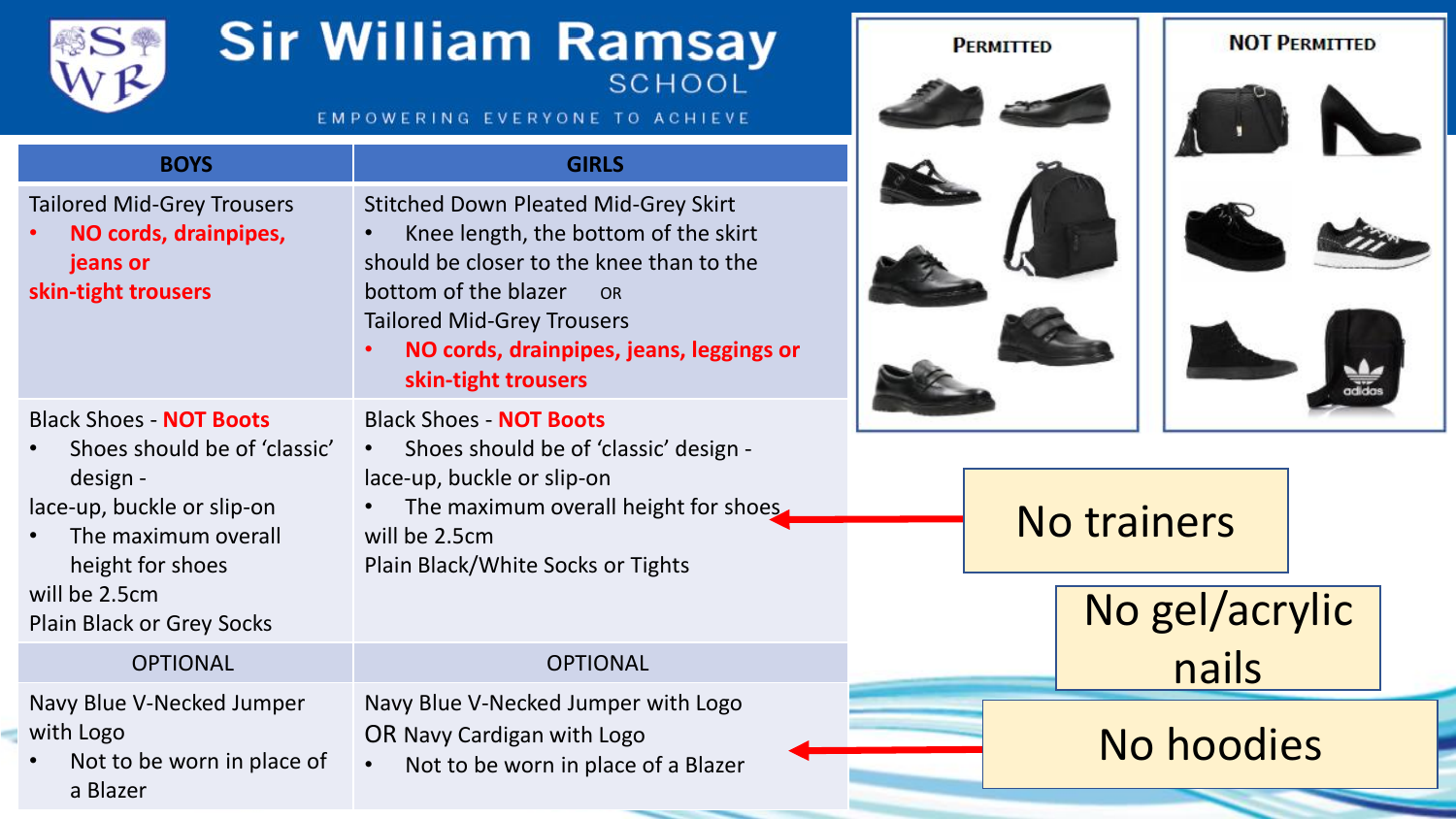If you:

• Do not have the correct uniform



If you:

• Choose to wear the incorrect uniform



If you:

• Refuse to borrow uniform or require borrowed items across multiple weekdays

### **CONSEQUENCE**

#### We will:

• **FOR THIS WEEK** – Remind you of expectations and issue a uniform

#### We will:

• Send you to Student Support to borrow from the uniform store for the remainder of the day.

We will:

• Supervise you in an isolated area until the uniform issues have been addressed.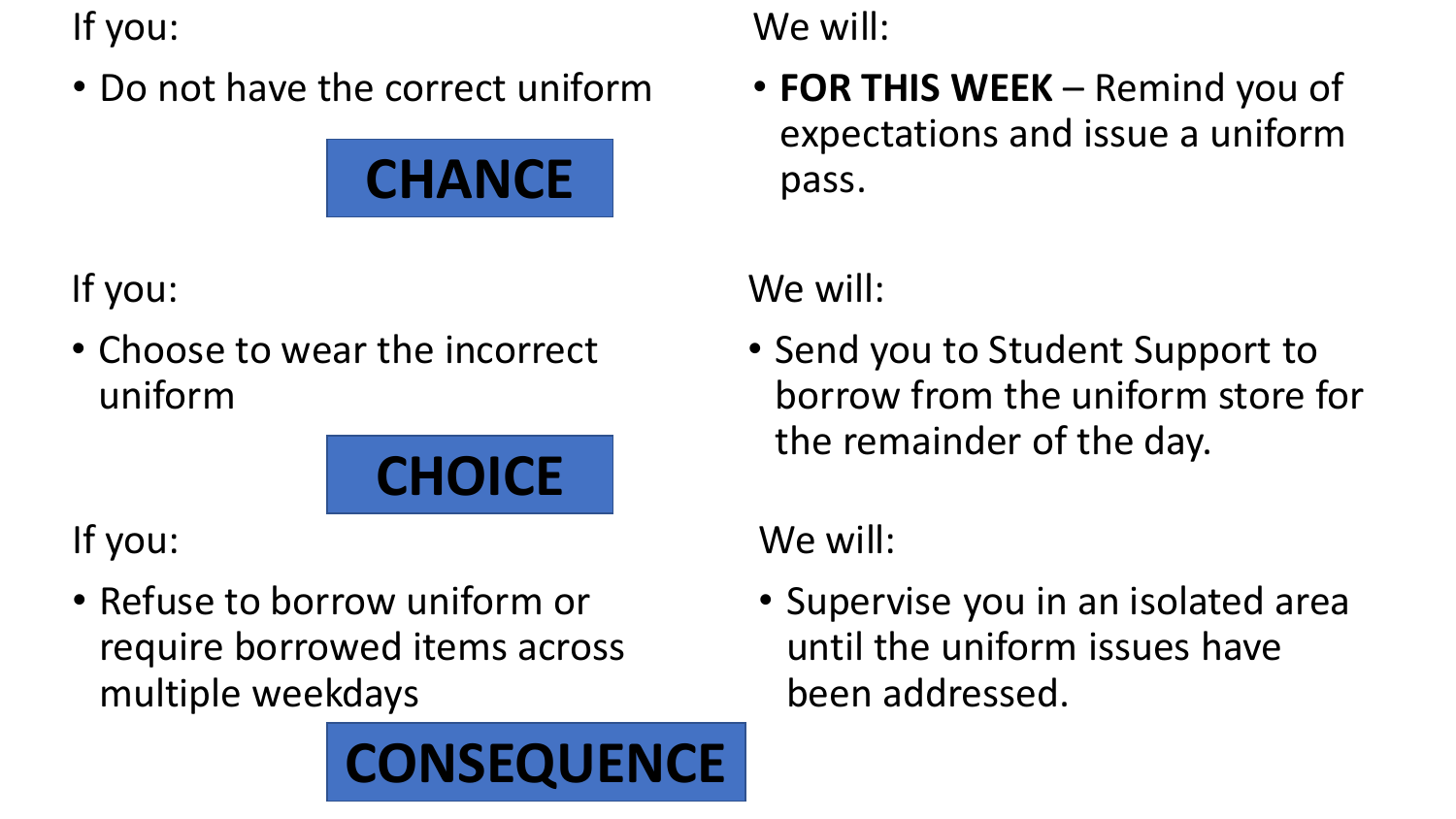

### **You're worried you don't have the correct uniform to wear...**

...talk to your tutor. They will guide you on what to do, speak to your parents and issue a uniform pass if appropriate.

What to do if... **What to do if...** Your current uniform is too small...

...tell your tutor. They may be able to arrange for you to borrow from the uniform store or they will speak to your parents.

### **You don't think you can afford to buy new uniform...**

...talk to your tutor *in confidence*.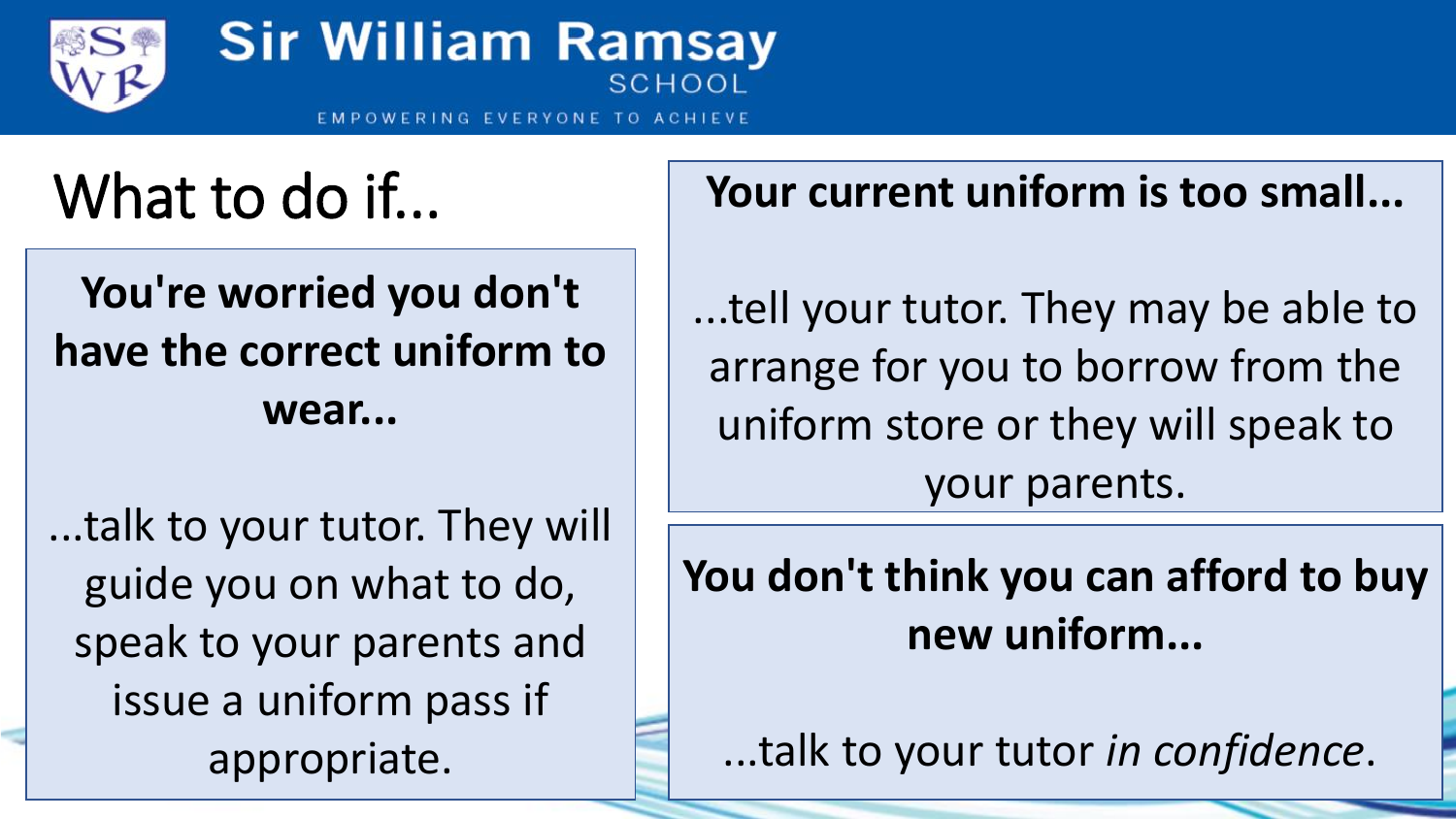

**You don't like the uniform and therefore don't want to wear it...**

...our school uniform is not optional so all students must wear it.

**You genuinely forget or lose an item of uniform...**

...tell your tutor. They will arrange for you to borrow from the uniform store or issue you with a uniform pass for the day.

**You want to play football (in trainers) during lunch...**

...change into your trainers and then change back to school shoes at the end of lunch. You MUST wear school shoes in the canteen/kiosk.